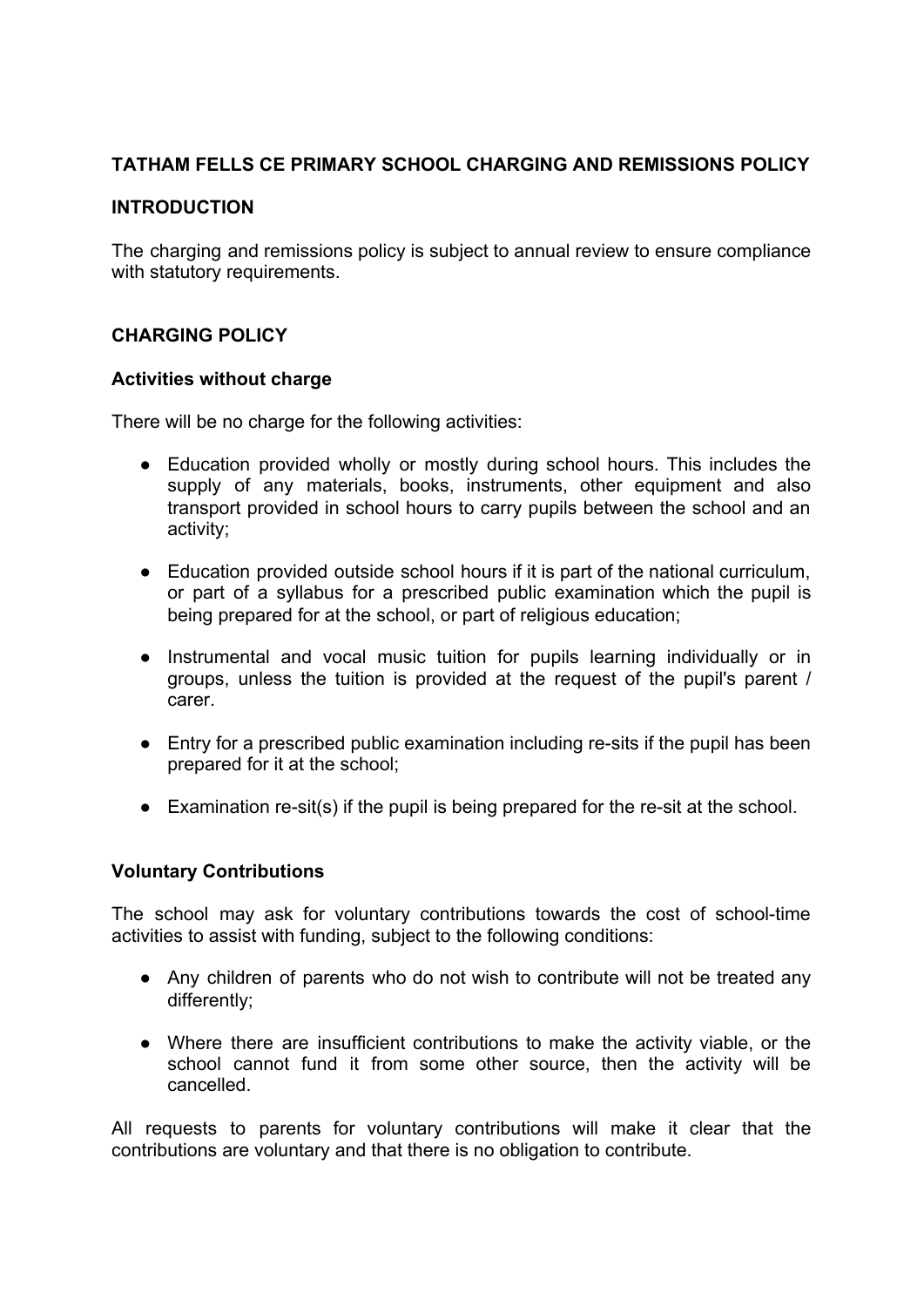## **Chargeable Activities**

The school may recover the full costs of the following activities but charges will not exceed actual cost:

- Any materials, books, instruments, or equipment, where the child's parent wishes him/her to own them;
- Optional extras (see below);
- Music and vocal tuition, in limited circumstances.
- Certain early vears provision (see the education (charges for early vears provision) regulations 2012);
- Community facilities. (See s27 education act 2002).

## **Optional Extras**

Charges may be made for some activities which are detailed below:

- Education provided outside of school time that is not:
	- part of the national curriculum;
	- part of a syllabus for a prescribed public examination that the pupil is being prepared for at the school;
	- part of religious education.
- Examination entry fee(s) if the registered pupil has not been prepared for the examination(s) at the school;
- Transport (other than transport that is required to take the pupil to school or to other premises where the local authority/governing body have arranged for the pupil to be provided with education);
- Board and lodging for a pupil on a residential visit (subject to remission arrangements)
- Extended day services offered to pupils (for example breakfast club, after-school clubs, tea and supervised homework sessions where this is run under the responsibility of the governing body).

(Note: schools may wish to attach a schedule of current charges as an appendix to the policy)

In calculating the cost of optional extras an amount may be included in relation to: